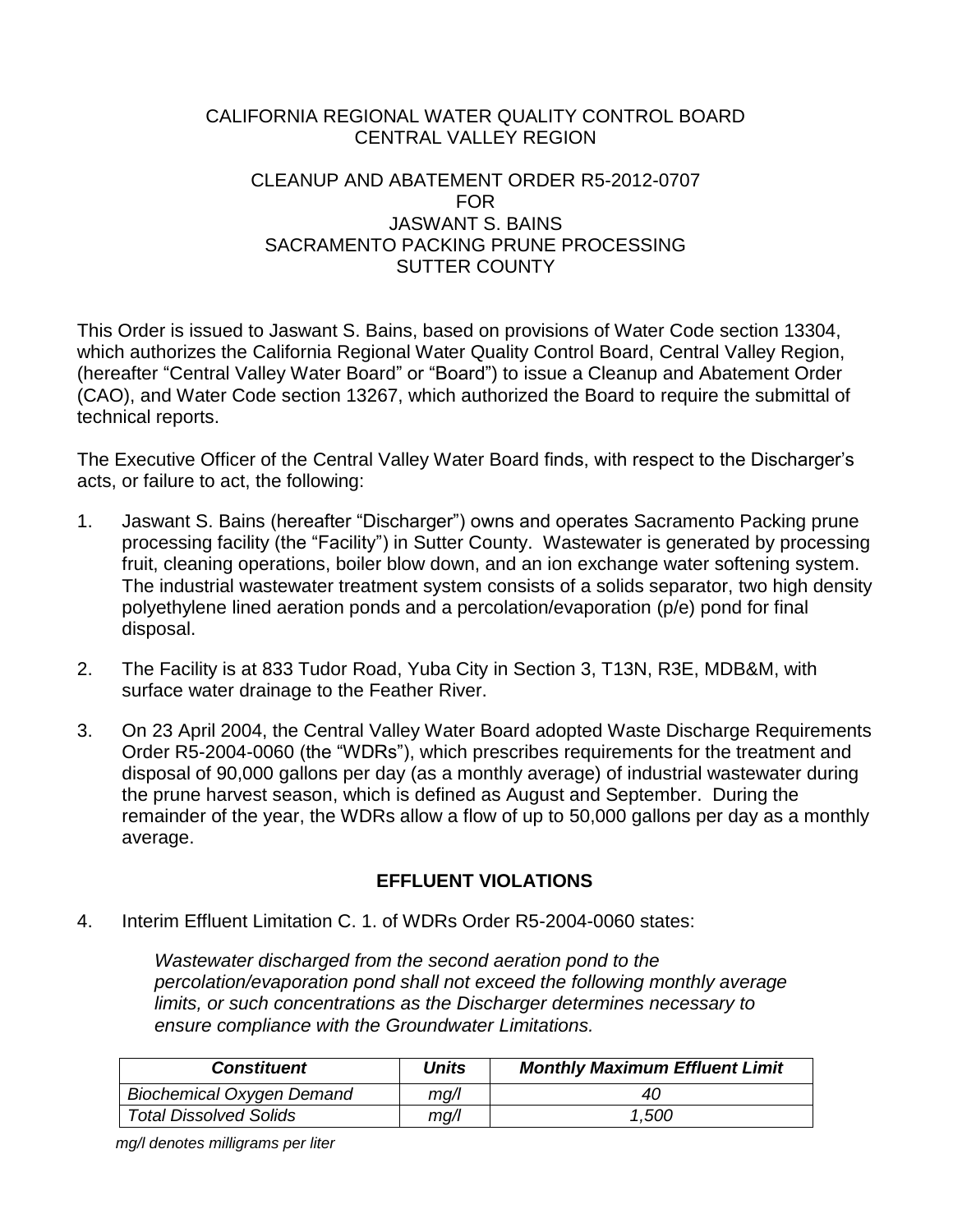- 5. Monitoring and Reporting Program R5-2004-0060 requires the Discharger to sample the Facility's effluent once per month for total dissolved solids (TDS) and biochemical oxygen demand (BOD).
- 6. For the period of May 2005 through January 2012, the Discharger reported effluent BOD concentrations that exceeded the monthly maximum effluent limit approximately 70% of the reporting months. For the same period, the Discharger reported effluent TDS concentrations that exceeded the monthly maximum effluent limit approximately 65% of the reporting months.
- 7. Prior to February 2010, the highest reported TDS concentration in the Facility's effluent was 2,230 mg/l in August 2006. Since February 2010, the Discharger has reported TDS concentrations as high as 5,270 mg/l, as shown in the table below. During the same period, effluent BOD concentrations were typically at least five times the effluent limit.

| <b>Month</b>     | <b>Reported</b><br><b>TDS Concentration (mg/L)</b><br>(Effluent Limit 1500 mg/l) | <b>Reported</b><br><b>BOD Concentration (mg/L)</b><br>(Effluent Limit 40 mg/l) |
|------------------|----------------------------------------------------------------------------------|--------------------------------------------------------------------------------|
| February 2010    | 1,900                                                                            | 67                                                                             |
| March 2010       | 2,280                                                                            | 64                                                                             |
| April 2010       | 2,700                                                                            | 206                                                                            |
| May 2010         | 3,520                                                                            | 330                                                                            |
| June 2010        | 4,280                                                                            | 216                                                                            |
| <b>July 2010</b> | 4,650                                                                            | 268                                                                            |
| August 2010      | 5,270                                                                            | 259                                                                            |
| September 2010   | 4,400                                                                            | 281                                                                            |
| October 2010     | 3,130                                                                            | 270                                                                            |
| November 2010    | 2,420                                                                            | 244                                                                            |
| December 2010    | Not Reported                                                                     | Not Reported                                                                   |
| January 2011     | 2,330                                                                            | 300                                                                            |
| February 2011    | 2,570                                                                            | 275                                                                            |
| March 2011       | 2,500                                                                            | $<$ 2                                                                          |
| April 2011       | 2,690                                                                            | 63                                                                             |
| May 2011         | 2,940                                                                            | 151                                                                            |
| June 2011        | 3,070                                                                            | 35                                                                             |
| <b>July 2011</b> | 3,330                                                                            | 6                                                                              |
| August 2011      | 3,500                                                                            | 14                                                                             |
| September 2011   | 2,920                                                                            | 90                                                                             |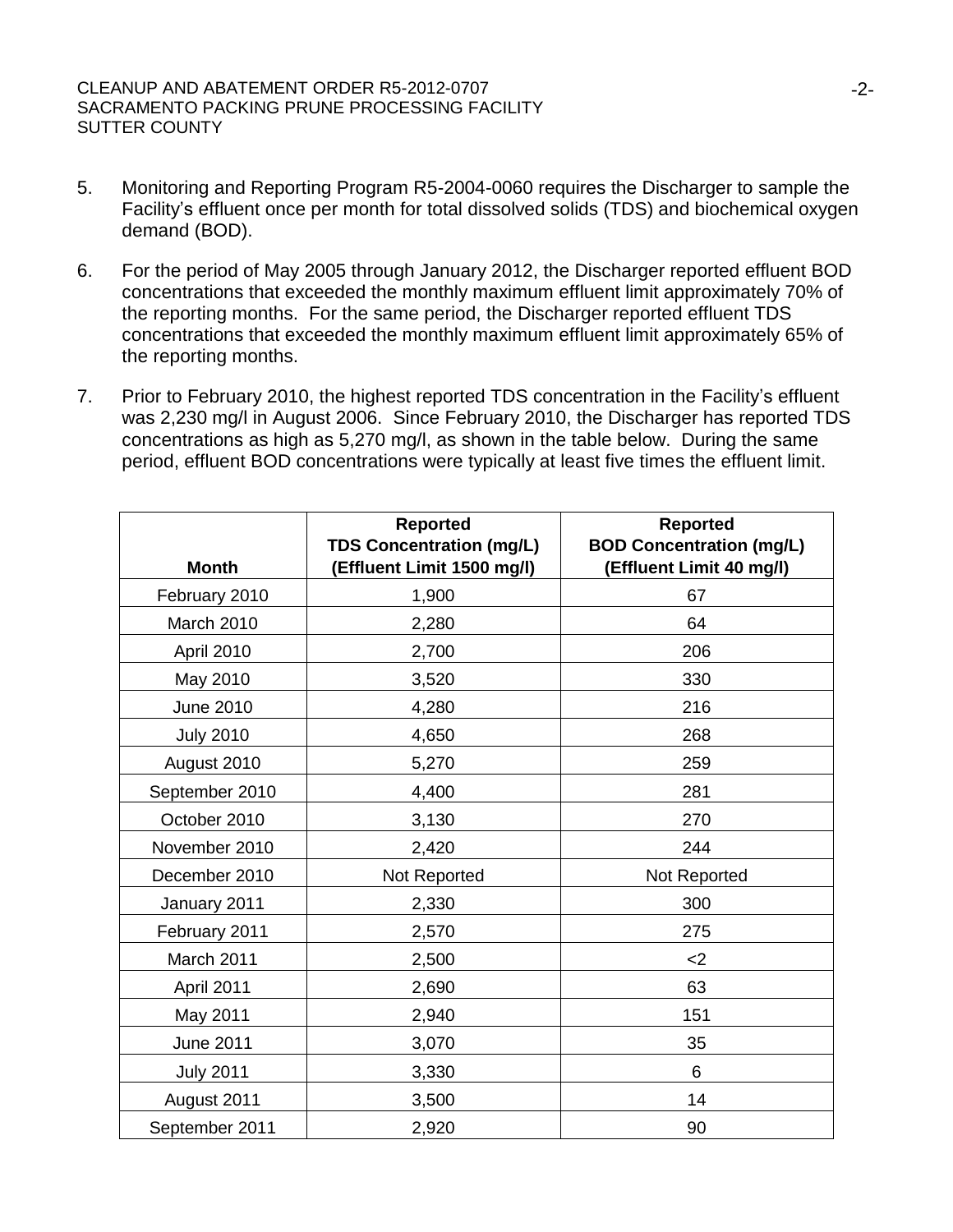| October 2011          | Not Reported | Not Reported |  |
|-----------------------|--------------|--------------|--|
| November 2011         | 1,930        | 33           |  |
| December 2011         | 1,920        | 214          |  |
| January 2012<br>2,240 |              | 202          |  |

### **OTHER VIOLATIONS AND HISTORY OF ENFORCEMENT**

8. Discharge Prohibition A.2 of the WDRs states:

*Bypass or overflow of untreated or partially treated waste is prohibited.* 

9. Discharge Specification B.8 of the WDRs states:

*No wastewater shall be discharged with partial treatment. As of 1 October 2004, all process wastewater discharged at the facility must be treated in the aeration ponds.*

10. Discharge Specification B.9 of the WDRs states:

*The pond shall be managed to prevent the breeding of mosquitoes. In particular,*

- *a. An erosion control program should ensure that small coves and irregularities are not created around the waste surface.*
- *b. Weeds shall be minimized through control of water depth, harvesting, and/or herbicides.*
- *c. Dead algae, vegetation, and debris shall not accumulate on the water surface.*
- 11. On 21 August 2008, staff inspected the Facility and observed the following violations of WDRs Order R5-2004-0060:
	- a. Residual liquid from the solids separator had discharged to the ground around the solids separator in violation of Discharge Specification B.8 of the WDRs;
	- b. A diversion valve was set to bypass the wastewater treatment system and discharge wastewater to a drainage ditch adjacent to the wastewater ponds in violation of Discharge Prohibition A.2 and Discharge Specification B.8 of the WDRs.
	- c. The eastern berm of the percolation/evaporation pond contained excessive vegetation and numerous burrows in violation of B.9.
- 12. On or about the same time, staff determined that the Discharger's monthly, quarterly, and annual self monitoring reports did not comply with the requirements of Monitoring and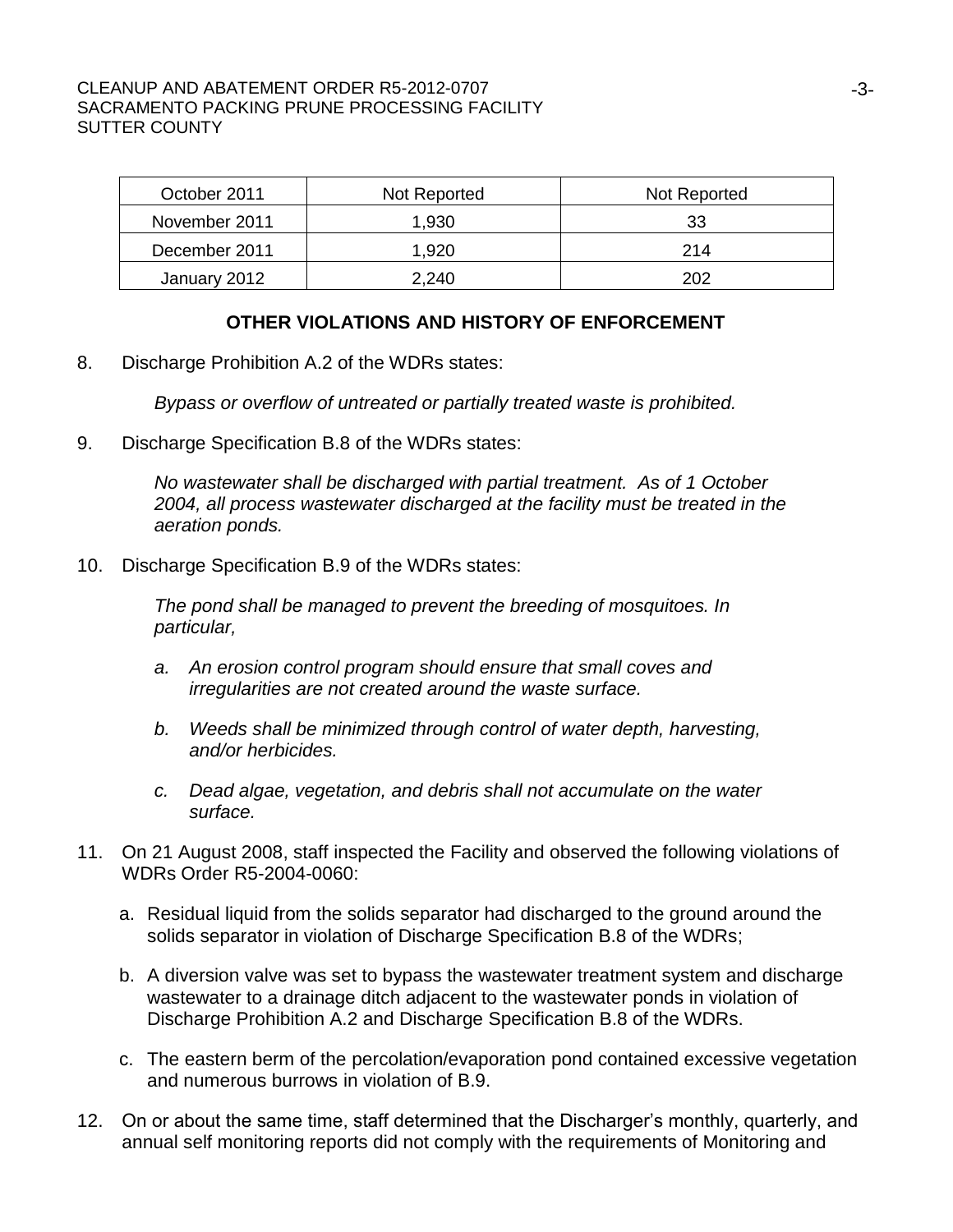Reporting Program R5-2004-0060. The monitoring reports did not contain the required solids monitoring data, violation reporting, and corrective action reports, or certification statements.

- 13. On 14 November 2008, Board staff issued a Notice of Violation (NOV) to the Discharger. The NOV described unauthorized discharges of wastewater to the drainage ditch, the submittal of deficient monthly, quarterly, and annual monitoring reports, and the exceedance of the interim effluent limits for TDS and BOD contained in the WDRs. The NOV requested that the Discharger submit corrective action plans to address the unauthorized discharge, the deficient monitoring reports, and the effluent violations, and requested that the plans be submitted by 31 December 2008. The Board did not receive a response.
- 14. On 15 September 2009, Board staff performed a follow-up inspection of the Facility. During the inspection, Board staff informed the Discharger that the Board had not received a response to the 14 November 2008 NOV. Staff verified that the Discharger had stopped the unauthorized discharge to the ditch. However, Board staff observed water in the drainage ditch adjacent to the percolation/evaporation pond. Although the water appeared to be confined to a section of the ditch adjacent to the pond, an access road culvert at the north end of the ditch could allow water to flow off-site into adjacent irrigation ditches and/or surface water drainage courses. The Discharger informed staff that a portion of the Facility's storm water is discharged to the drainage ditch.
- 15. On 21 January 2010, staff issued a second Notice of Violation to the Discharger for:
	- a. Failure to comply with the requests contained in the 14 November 2008 NOV;
	- b. Failure to submit technical reports required by WDRs Order R5-2004-0060 (*Operation and Management Plan* and *Background Groundwater Quality Study Report*); and
	- c. Continuing violations of interim effluent limits for TDS and BOD.

The NOV requested the Discharger to submit the past-due corrective action plans, technical reports, and a *Pond Berm Analysis Report* to evaluate the integrity of the east berm of the p/e pond and stop any seepage to the unlined ditch that may be occurring by 15 March 2010. Additionally, the NOV requested the Discharger to submit a Notice of Intent to obtain storm water coverage under the State Water Board's Industrial Storm Water General Order, Order 97-10-DWQ.

16. On 2 March 2010, the Discharger submitted a response to the 21 January 2010 NOV, which included the past-due corrective action plans for: the unauthorized discharge, the deficient monitoring and reporting, and the effluent violations. With respect to effluent violations for BOD and TDS, the Discharger reported that the solids separator was allowing solids to pass into the wastewater treatment system. However, the response did not include the past-due technical reports (*Operation and Management Plan* and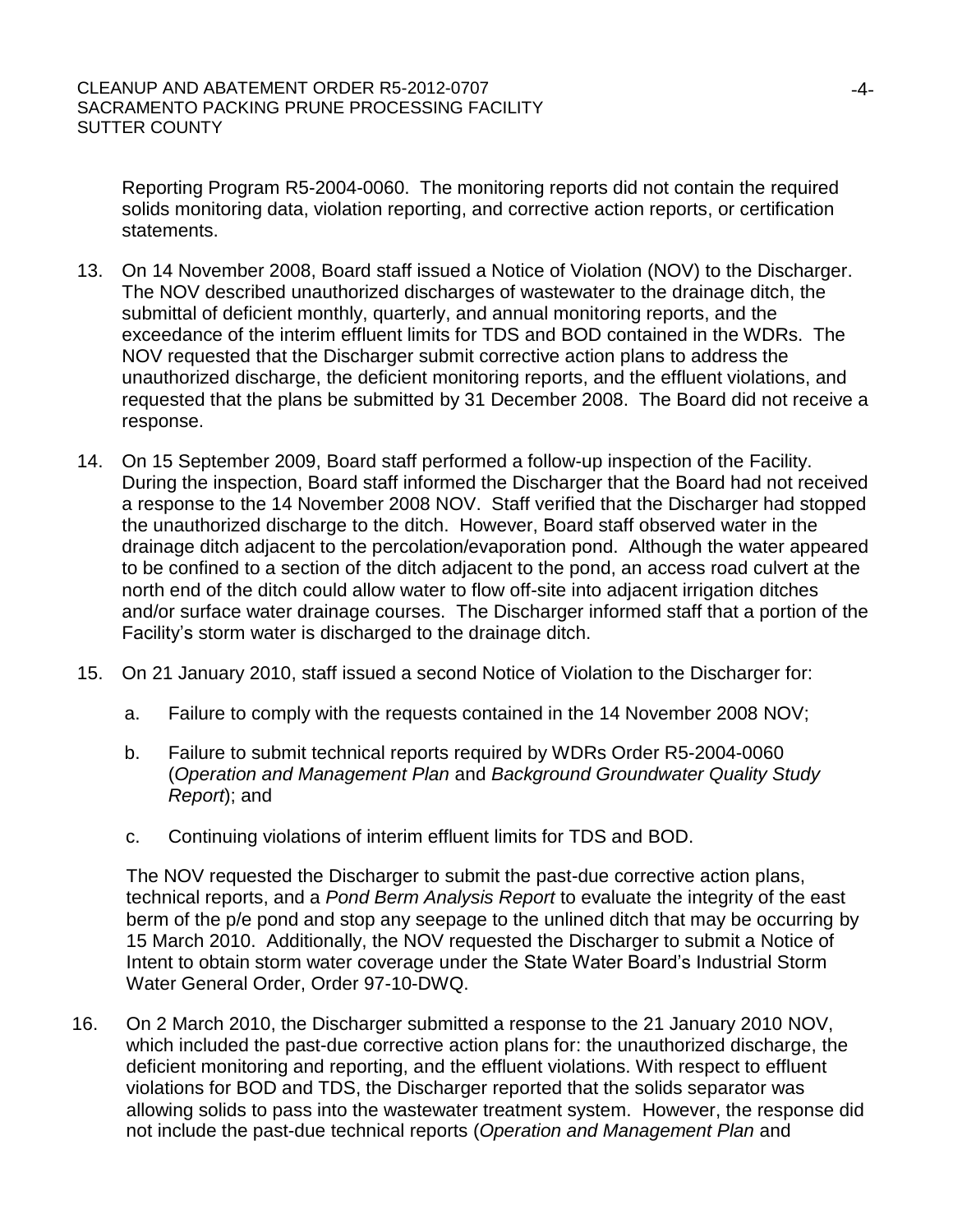*Background Groundwater Quality Study*) required by the WDRs, or the *Pond Berm Analysis Report* requested by the November 2008 NOV.

- 17. The Discharger's monthly monitoring report for June 2010 stated that the east berm of the percolation/evaporation pond had been leaking to the drainage ditch and that the Discharger stopped the leak on 18 June 2010. The Discharger did not provide any other details regarding the berm leakage.
- 18. On 8 July 2010, Board staff issued a Failure to Comply Notice requesting the Discharger to submit the past-due *Operation and Management Plan, Background Groundwater Quality Study Report*, and *Pond Berm Analysis Report* by 15 July 2010. Additionally, the Notice requested that the Discharger submit a revised corrective action plan for the continuing effluent violations by 15 August 2010.
- 19. On 15 July 2010, the Discharger's consultant submitted the past-due *Operation and Management Plan*. The Discharger's consultant informed Board staff (via e-mail) that the Discharger was working to reduce the concentration of TDS and BOD in the Facility's effluent. The e-mail did not describe the specific actions that the Discharger would be take to reduce effluent concentrations of BOD and TDS. However, the consultant speculated that the high levels of TDS were probably due to higher than normal salt use in the Facility's water softening system. The Discharger's consultant informed Board staff that the Discharger was addressing wastewater seepage from the percolation/evaporation pond berm into the drainage ditch through gopher eradication and re-compaction of the pond berm.
- 20. On 23 August 2010, the Discharger submitted the past-due *Background Groundwater Quality Study Report*, which is discussed further below.
- 21. On 14 September 2011, Board staff again inspected the Facility. Board staff observed three violations of the WDRs: the primary aeration pond had approximately one foot of freeboard, instead of the required two feet; wastewater was seeping from the east berm of the percolation pond to the drainage ditch; and waste was overflowing from the solids separator. The Discharger subsequently stopped the overflow from the solids separator. Staff observed multiple locations where the Discharger had attempted to stop seepage from the percolation/evaporation pond by pouring concrete along the inner (east) berm of the percolation pond.
- 22. As of 1 March 2012, Board staff has not received the past due *Pond Berm Analysis Report* or *Revised Corrective Action Plan* for effluent violations. Therefore, this Order requires the Discharger to submit a *Biochemical Oxygen Demand Compliance Plan*, a *Salinity Compliance Plan*, and a *Pond Berm Repair Report*.
- 23. Based on a review of the Discharger's self monitoring reports for the period of July 2009 through January 2012, the Discharger has not provided freeboard monitoring data for the percolation/evaporation pond as required by Monitoring and Reporting Program R5-2004-0060. Additionally, the freeboard value reported in the primary aeration pond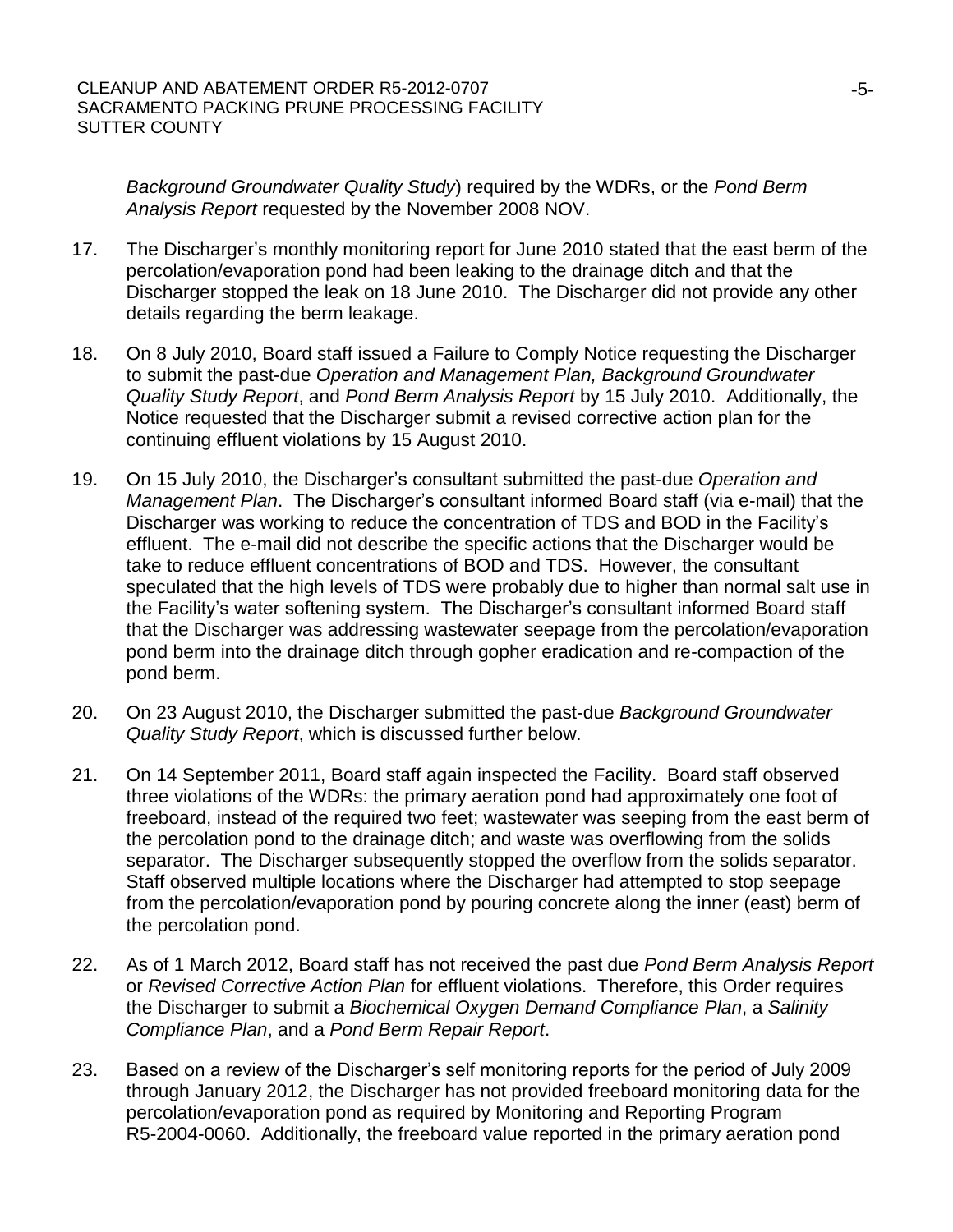has exceeded the two foot requirement during 13 of the previous 17 reporting periods. However, the monthly average flow data submitted for the same period indicates that the Facility has not exceeded the permitted flow limit. Therefore, this Order requires the Discharger to monitor the percolation/evaporation pond in accordance with MRP R5-2004-0060. Additionally, this Order requires the Discharger to have the flow meter calibrated and evaluate potential solids/sludge buildup in the ponds, which may be reducing storage and disposal capacity.

# **GROUNDWATER CONDITIONS AND VIOLATIONS**

- 24. Five groundwater monitoring wells were installed at the Facility in March 2005. The five wells are completed to a depth of approximately 28 feet below ground surface. Since 2005, the depth to groundwater has varied between approximately 8.5 and 17.0 feet below ground surface. Additionally, the *Monitoring Well Installation Report* (18 May 2005) notes that the initial groundwater gradient may be incorrect due to the potential influence of the domestic wastewater discharge to a leach field approximately 50 feet south of monitoring well MW-5.
- 25. From April 2005 through December 2006, the groundwater flow direction beneath the Facility was reported to be easterly, at which time monitoring wells MW-2 and MW-4 were considered downgradient from the wastewater ponds. Monitoring wells MW-1, MW-3 and MW-5 were upgradient and considered to be potential background monitoring wells. During that period the concentrations of TDS, sodium, and chloride in downgradient wells MW-2 and MW-4 were approximately two to three times higher than the concentrations in the upgradient wells, as seen in the table below:

| <b>Range of Analytical Results (mg/l)</b> |                |                        |                 |  |  |  |
|-------------------------------------------|----------------|------------------------|-----------------|--|--|--|
| <b>Monitoring Well</b>                    | <b>TDS</b>     | Sodium                 | <b>Chloride</b> |  |  |  |
|                                           | (mg/l)         | (mg/l)                 | (mg/l)          |  |  |  |
| MW-1 (upgradient)                         | 792 to1,010    | 58 to 92               | 24 to 48        |  |  |  |
| MW-3 (upgradient)                         | 1,100 to 1,270 | 88 to 100              | 41 to 60        |  |  |  |
| MW-5 (upgradient)                         | 770 to 966     | 34 to 52               | 28 to 60        |  |  |  |
| MW-4 (downgradient)                       | 1,080 to 1,340 |                        | 110 to 250      |  |  |  |
| MW-2 (downgradient)                       | 1,390 to 2,780 | 49 to 100<br>60 to 210 | 560 to 900      |  |  |  |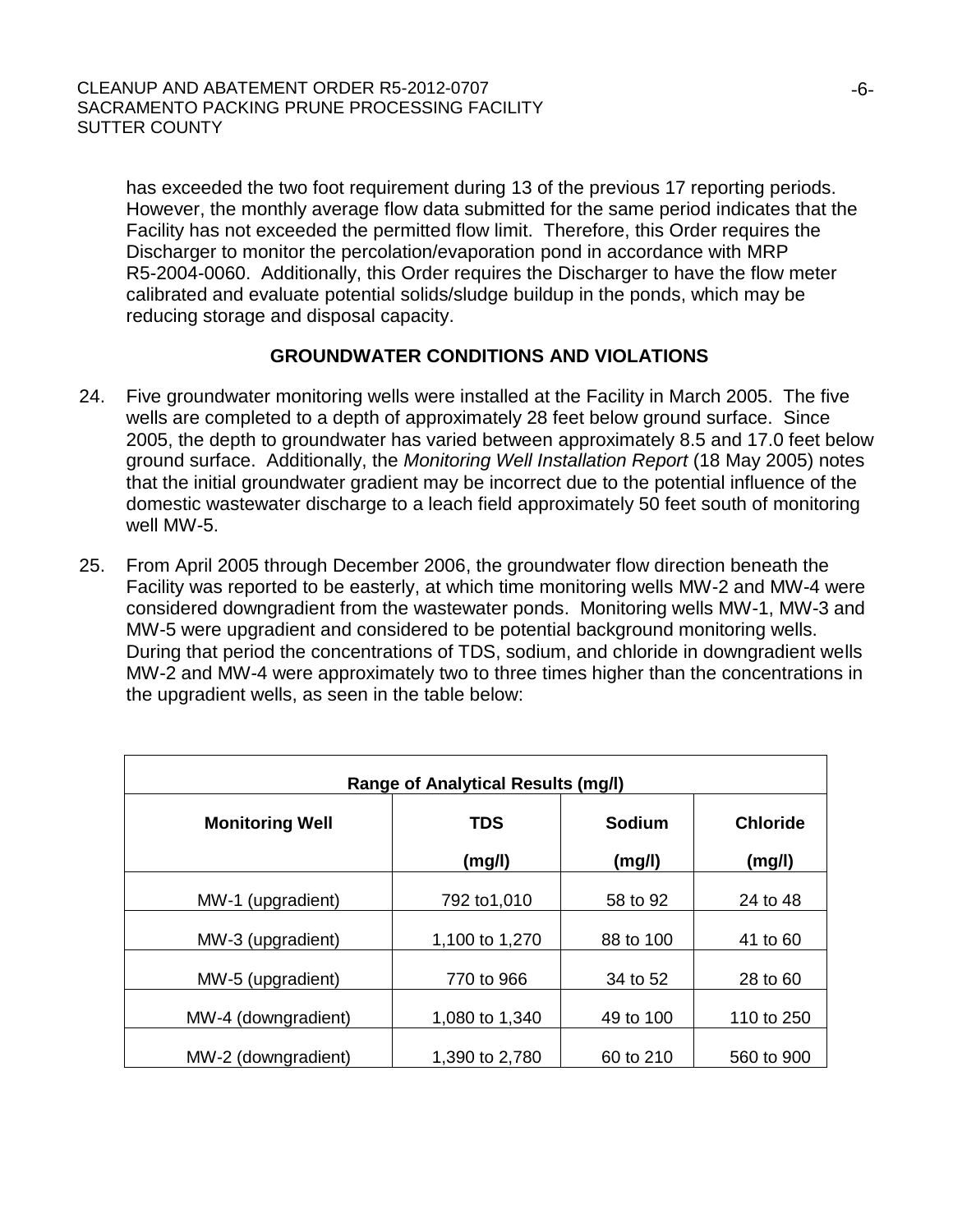- 26. Based on groundwater monitoring data provided by the Discharger, the concentrations of salinity related constituents in monitoring wells MW-1, MW-2, MW-3, and MW-4 have remained relatively stable. However, chloride concentrations in monitoring well MW-5 have increased from approximately 60 milligrams per liter to 300 milligrams per liter since 2009.
- 27. The Background Groundwater Quality Study Report submitted by the Discharger concludes that monitoring well MW-5 is an appropriate background well. However, because monitoring well MW-5 may be influenced by the discharge of wastewater to the Facility's domestic wastewater leach field, as evidenced by the recent increase in chloride concentrations in MW-5, the conclusion that well MW-5 is representative of background conditions may be inaccurate. This Order requires the Discharger to install a new background groundwater monitoring well outside the influence of the percolation/evaporation pond and domestic wastewater leach field.

# **REGULATORY CONSIDERATIONS**

- 28. In summary, the discharge has consistently exceeded the effluent limitations in the WDRs. The discharge of wastewater with salinity constituent concentrations greater than twice the concentration found in groundwater beneath the Facility poses an unacceptable risk to water quality. Additionally, the bypass and/or seepage of partially-treated wastewater to the drainage ditch possess an unacceptable risk to water quality, and this discharge of waste may also be impacting groundwater quality.
- 29. The *Water Quality Control Plan for the Sacramento River and San Joaquin River Basins, Fourth Edition*, (hereafter "Basin Plan") designates beneficial uses, establishes water quality objectives, contains implementation plans and policies for protecting waters of the basin, and incorporates by reference plans and policies adopted by the State Water Board.
- 30. Surface water drainage is to that portion of the Feather River between the Fish Barrier Dam and the Sacramento River.
- 31. The beneficial uses of the Feather River from the Fish Barrier Dam to the Sacramento River are municipal and domestic supply; agricultural irrigation supply; water contact recreation; non-contact water recreation; warm freshwater habitat; cold freshwater habitat; migration of aquatic organisms; spawning, reproduction, and/or early development, and wildlife habitat.
- 32. The beneficial uses of the underlying groundwater are municipal, domestic, agricultural supply, industrial service supply, and industrial process supply.
- 33. Water Code section 13304(a) states, in relevant part:

Any person who has discharged or discharges waste into the waters of this state in violation of any waste discharge requirement or other order or prohibition issued by a regional board or the state board, or who has caused or permitted, causes or permits, or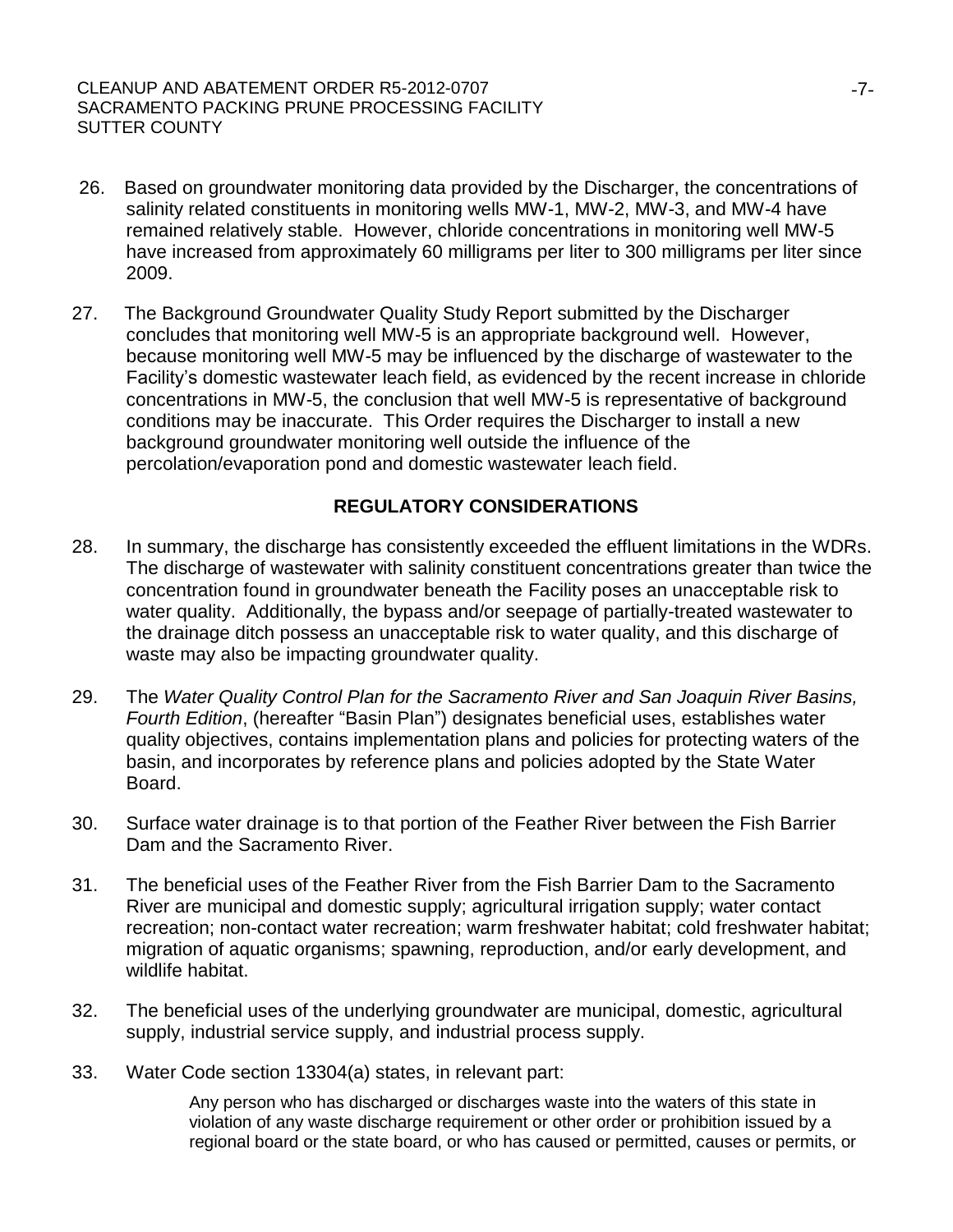threatens to cause or permit any waste to be discharged or deposited where it is, or probably will be, discharged into the waters of the state and creates, or threatens to create, a condition of pollution or nuisance, shall upon order of the regional board, clean up the waste or abate the effects of the waste, or, in the case of threatened pollution or nuisance, take other necessary remedial action, including, but not limited to, overseeing cleanup and abatement efforts.

The discharge of high salinity wastewater to the percolation/evaporation pond violates the WDRs, and threatens to cause pollution or nuisance, as those terms are defined in Water Code section 13050. The Discharger, by failing to control the discharge, has caused or permitted, and threatens to cause or permit, waste to be discharged in such a manner that threatens to cause a threat to public health and/or create a condition of pollution or nuisance.

34. Water Code section 13267(b) states, in relevant part:

In conducting an investigation specified in subdivision (a), the regional board may require that any person who has discharged, discharges, or is suspected of having discharged or discharging, or who proposes to discharge waste within its region … shall furnish, under penalty of perjury, technical or monitoring program reports which the regional board requires. The burden, including costs, of these reports shall bear a reasonable relationship to the need for the report and the benefits to be obtained from the reports. In requiring those reports, the regional board shall provide the person with a written explanation with regard to the need for the reports, and shall identify the evidence that supports requiring that person to provide the reports.

The technical reports required by this Order are necessary to ensure compliance with this CAO and WDRs Order R5-2004-0060, and to ensure the protection of water quality. The Discharger owns and operates the facility that discharges waste subject to this Order.

35. The issuance of this Order is an enforcement action taken by a regulatory agency and is exempt from the provisions of the California Environmental Quality Act, pursuant to California Code of Regulations, title 14, section 15321(a)(2).

**IT IS HEREBY ORDERED** that, pursuant to Water Code sections 13304 and 13267, Jaswant S. Bains shall cleanup and abate the Sacramento Packing Prune Processing facility wastewater treatment and disposal system in accordance with the scope and schedule set forth below, and shall ensure full compliance with WDRs Order R5-2004-0060.

1. **Beginning 15 June 2012, and continuing monthly until this Order is rescinded,** the Discharger shall submit monthly progress reports describing the work completed to date to comply with each of the requirements described below. Additionally, the reports shall describe all seepage mitigation measures implemented during the reporting period and a log of daily inspections results for the ditch. The daily inspection log shall include number of seeps observed, approximate location of seeps, and approximate depth of water in the ditch. The Monthly Progress Reports shall be submitted by the **15 th day of the month following the end of the reporting period** (i.e. the June report is due15 July).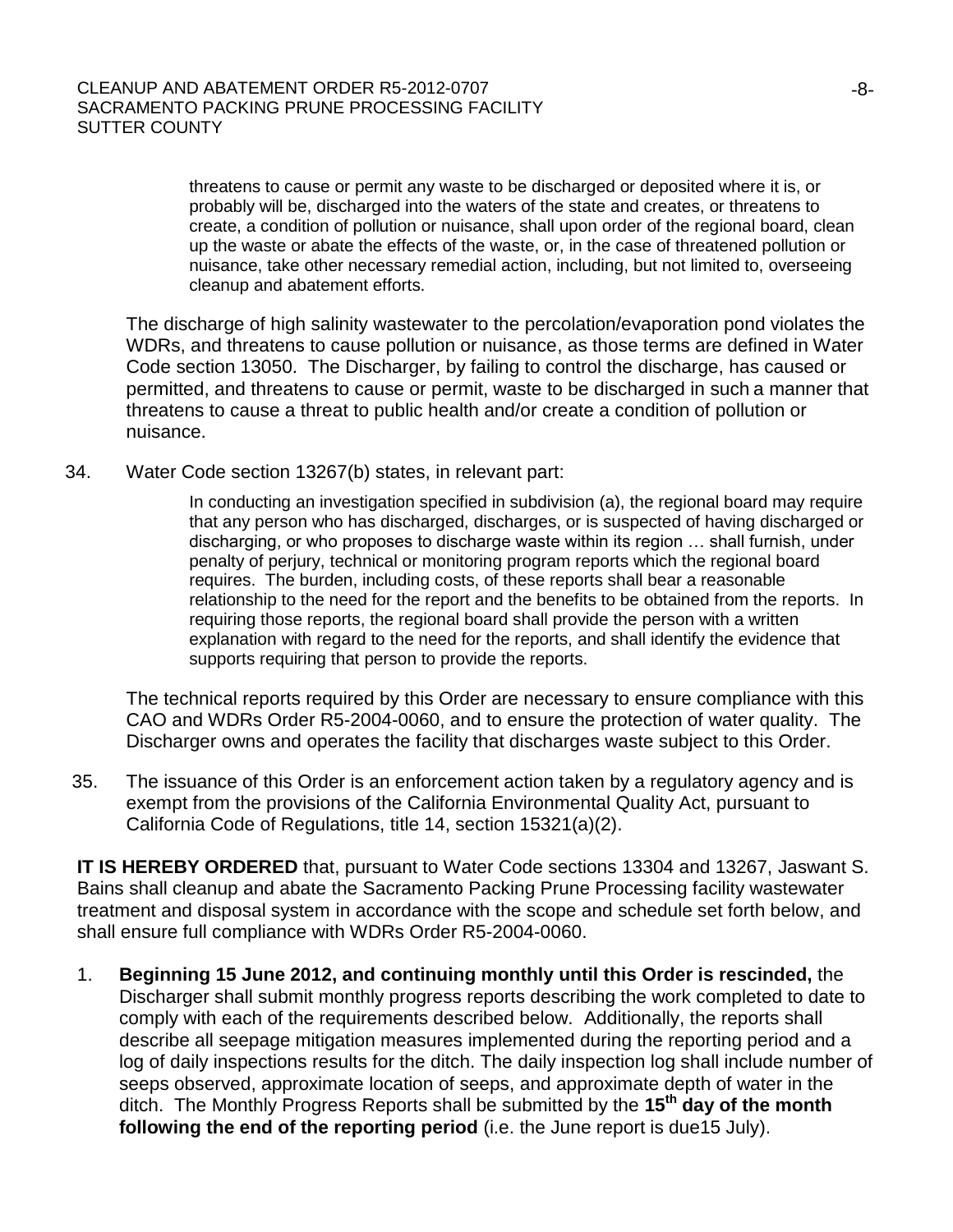- 2. **By 1 June 2012**, the Discharger shall submit a report naming the California Registered Engineer or Professional Geologist it has retained to complete the reports required by this Order.
- 3. **By 1 July 2012**, the Discharger shall submit and immediately implement a *Biochemical Oxygen Demand Compliance Plan*, which shall describe specific facility and/or operational changes that have been, or will be, implemented to bring the discharge into compliance with the interim BOD effluent limit in Order R5-2004-0060 no later than **15 October 2012**.
- 4. **By 1 July 2012**, the Discharger shall submit and immediately implement a *Salinity Compliance Plan* that describes specific facility and/or operational changes that have been, or will be, implemented to comply with the salinity limits in WDRs Order R5-2004-0060 no later than **15 October 2012**.
- 5. **By 1 November 2012**, the Discharger shall submit a *Pond Berm Repair Report*, which shall include a description of the corrective actions that have been implemented to repair the percolation/evaporation pond berm and to stop seepage into the drainage ditch. The Report shall certify that there is no longer seepage from the pond into the drainage ditch. Additionally, the *Pond Berm Repair Report* shall describe the maintenance activities, and schedule for those activities, that the Discharger must complete to ensure that seepage does not occur in the future.
- 6. **By 1 August 2012**, the Discharger shall submit a *Groundwater Monitoring Well Installation Workplan* prepared in accordance with, and including the items listed in, the first section of Attachment A: *"Requirements for Monitoring Well Installation Workplans and Monitoring Well Installation Reports."* The workplan shall describe installation of at least one new groundwater monitoring well designed to ensure that background water quality is adequately characterized. The wells shall be designed to yield samples representative of the uppermost portion of the first aquifer and shall be installed by **15 October 2012.** Once installed the wells shall be sampled in accordance with MRP R5-2004-0060. The first sampling event for the new wells shall occur during the fourth quarter 2012.
- 7. **By 1 August 2012,** the Discharger shall submit a *Flow Meter Calibration and Sludge Evaluation Report* to evaluate the cause of freeboard violations observed in the wastewater treatment and disposal ponds. The *Report* shall certify that the facility flow meter is calibrated and accurately recording industrial wastewater flows from the facility. Additionally, the sludge evaluation portion of the *Report* shall be based on sludge measurements in the aeration and percolation/evaporation ponds. If the evaluation concludes that sludge within the ponds is reducing capacity, such that continued compliance with the freeboard limitation in the WDRs is not achievable, then the *Flow Meter Calibration and Sludge Evaluation Report* shall include a workplan and schedule for removing sludge from the ponds.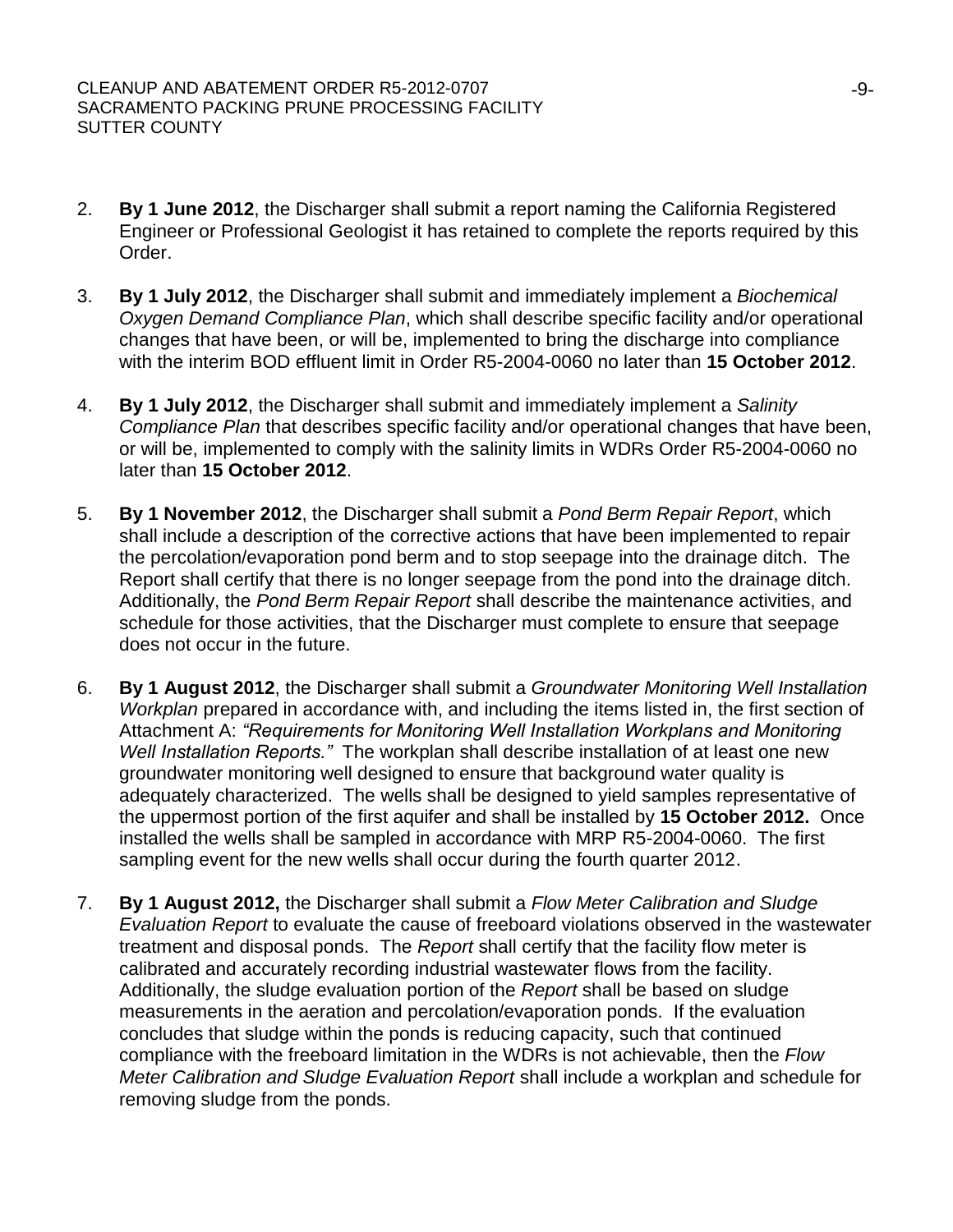- 8. **By 1 December 2012**, the Discharger shall submit a *Monitoring Well Installation Report* prepared in accordance with, and including the items listed in, the second section of Attachment A: *"Monitoring Well Workplan and Monitoring Well Installation Report Guidance."* The report shall describe the installation and development of all new monitoring wells and explain any deviation from the approved workplan.
- 9. **By 1 December 2014**, the Discharger shall submit a *Revised Background Groundwater Quality Study Report.* For each groundwater monitoring parameter/constituent identified in the MRP, the report shall present a summary of monitoring data and calculation of the concentration in background monitoring wells. Determination of background quality shall be made using the methods described in California Code of Regulations, title 27, section 20415(e)(10), and shall be based on data from at least eight consecutive quarterly (or more frequent) groundwater monitoring events.

As required by the California Business and Professions Code sections 6735, 7835, and 7835.1, all reports shall be prepared by, or under the supervision of, a California Registered Engineer or Professional Geologist and signed by the registered professional.

In addition to the above, the Discharger shall comply with existing WDRs Order R5-2004-0060 and all applicable provisions of the Water Code that are not specifically referred to in this Order.

Any person signing a document submitted under this Order shall make the following certification:

*"I certify under penalty of law that I have personally examined and am familiar with the information submitted in this document and all attachments and that, based on my knowledge and on my inquiry of those individuals immediately responsible for obtaining the information, I believe that the information is true, accurate, and complete. I am aware that there are significant penalties for submitting false information, including the possibility of fine and imprisonment."*

If the Discharger is unable to perform any activity or submit any document in compliance with the schedule set forth herein, or in compliance with any work schedule submitted pursuant to this Order and approved by the Executive Officer, the Discharger may request, in writing, an extension of the time specified. The extension request shall include justification for the delay. Any extension request shall be submitted as soon as a delay is recognized and prior to the compliance date. An extension may be granted by revision of this Order or by a letter from the Executive Officer.

If the Discharger fails to comply with the provisions of this Order, the Executive Officer may refer this matter to the Attorney General for judicial enforcement or may issue a complaint for administrative civil liability. Failure to comply with this Order may result in the assessment of administrative civil liability up to \$10,000 per violation per day, pursuant to the Water Code sections 13268, 13350, and/or 13385. The Central Valley Water Board reserves its right to take any enforcement actions authorized by law.